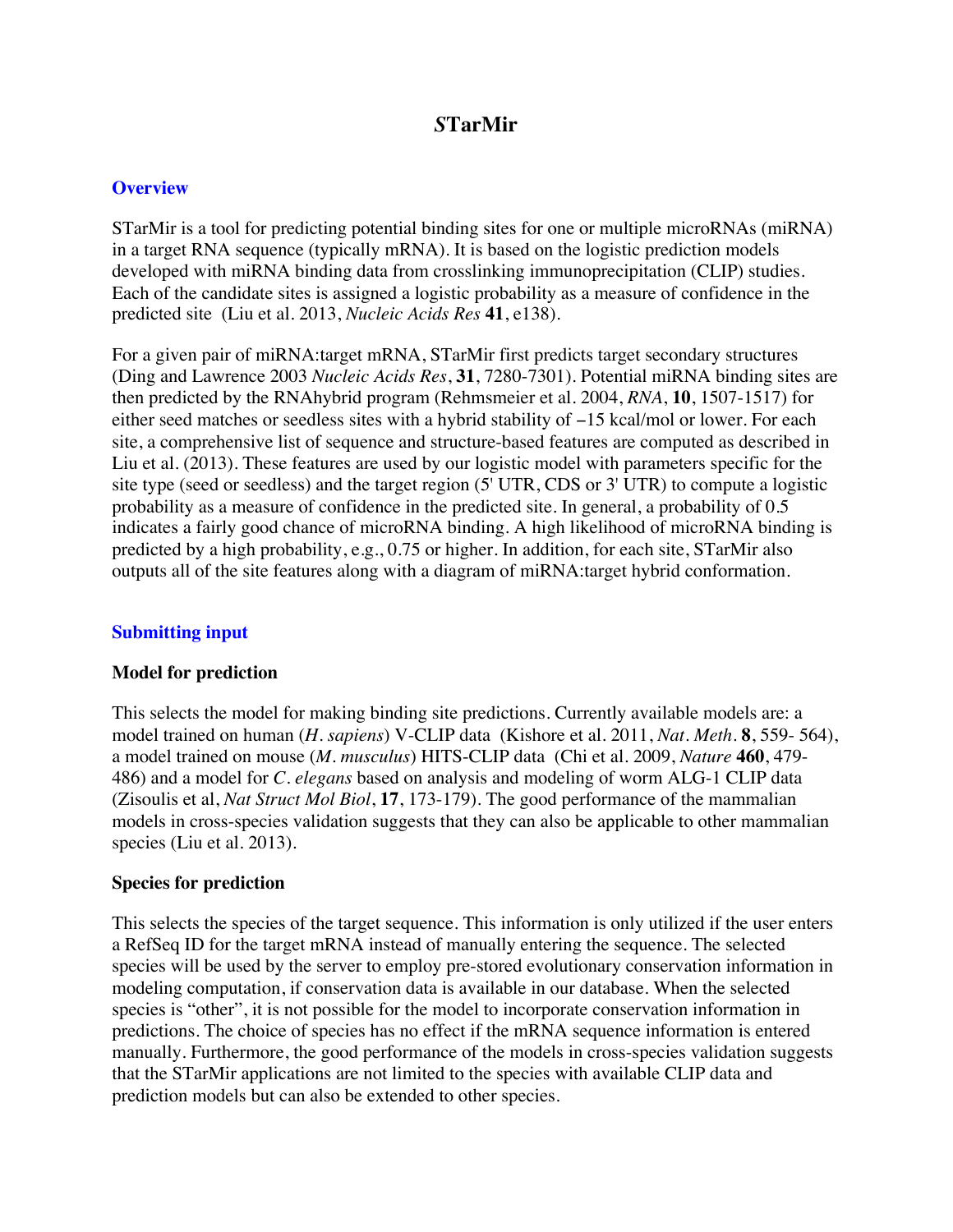#### **microRNA sequence(s)**

In the default option, one or more miRNA IDs can be entered, e.g., hsa-let-7a-3p, mmu-mir-128- 1, cel-mir-90. For this option, the sequences are retrieved from an internal database built from miRBase release 20. Alternatively, one or more miRNA sequences can be pasted into the input box in FASTA format, or uploaded from a FASTA file (Fig.1). To load from a file, clicking the **Upload FASTA file** checkbox, will make a **Browse** button visible. Clicking it would permit selection of a file for uploading. There is no limit on the number of miRNA sequences that can be entered. However, each miRNA sequence must be less than 55 nts in length. Any character in the miRNA other than A, T, C, G and U will be removed.

### **Single target sequence**

There are three methods for entering the target sequence as described below:

- The default method for selecting a target sequence is to enter the RefSeq ID in the provided input box. The sequence would then be retrieved from our database of mRNA sequences, which currently contains  $\sim$ 19,000 sequences from NCBI RefSeq Build 36.3 for human and  $\sim$ 12,000 sequences from Build 37.2 for mouse. If the sequence is specified using the RefSeq ID and is present in our mRNA database, the models will utilize evolutionary conservation information for improved predictions. If this option is used, the information about the CDS start and end positions, will be retrieved from our database, and binding sites will be reported for all three regions
- Sequence information may be entered manually by selecting the "Manual sequence" entry" option and entering the sequence in raw or FASTA format in the text area provided. If the sequence is entered manually, mRNA region information needs to be provided to the server through the region dropdown box directly above the sequence input box. The user needs to indicate whether the sequence entered represents an entire mRNA or a single region (3' UTR, CDS or 5' UTR). If the sequence represents the entire mRNA, the nucleotide positions for the start and end of the coding region must be specified in the boxes provided below the input window.
- In order to enter sequence from a file in FASTA format, the user can begin by selecting the **Manual sequence entry** option. Then, clicking the **Upload FASTA file** checkbox will make the **Browse** button visible. This can be used to select a file for uploading. If the file sequence represents the entire mRNA, the nucleotide positions for the start and end of the coding region must be specified.

All characters other than **A**, **C**, **G**, **T** and **U** will be deleted from the input sequence. The current web server limit is 5,000 nts. For longer sequences, only the 5,000 nts starting from the 5' end will be used for carrying out the analysis.

### **Email address (optional)**

.

A link to the job retrieval URL with status update information is provided during job submission.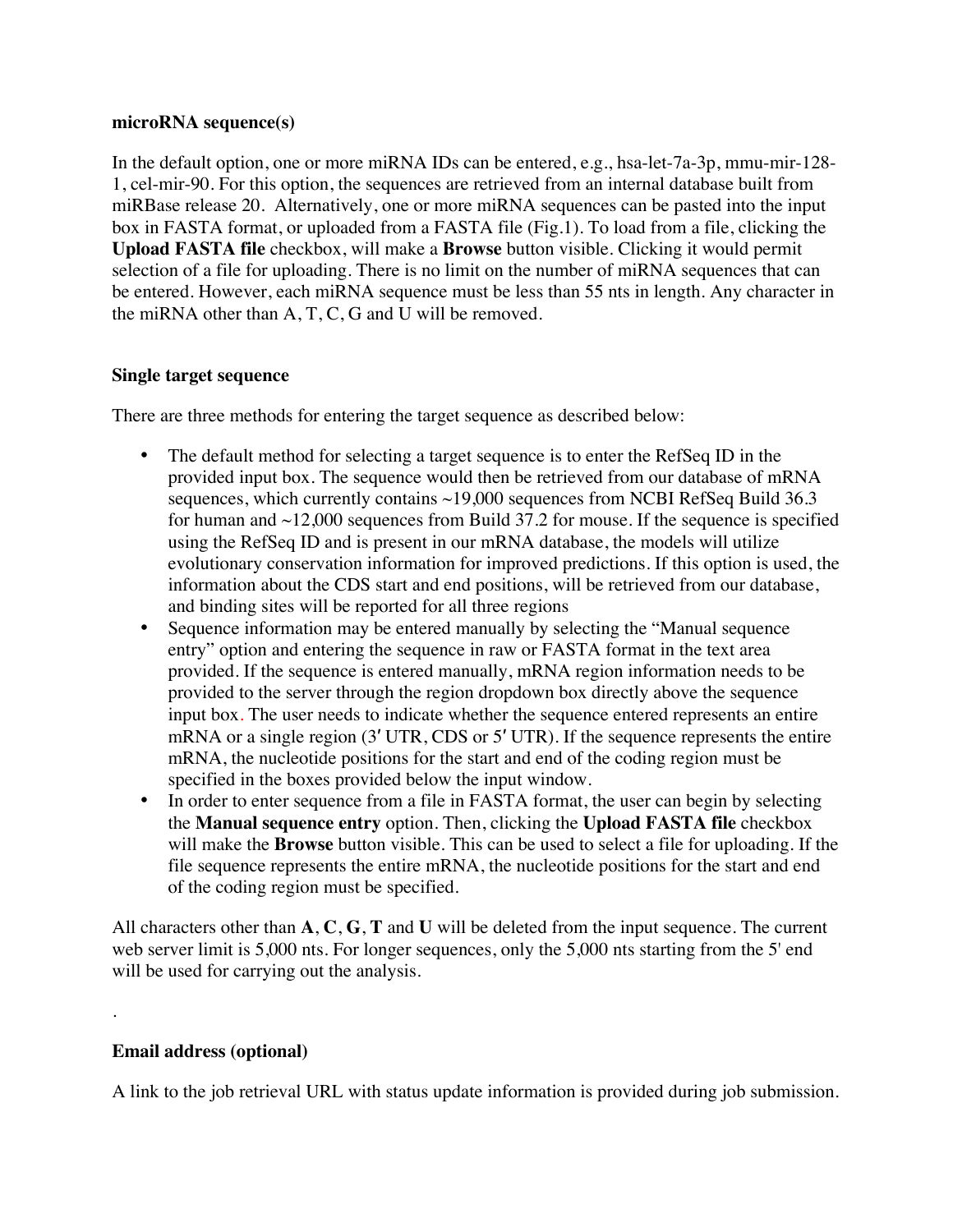Although an email address is optional, if it is provided, it will be used to email a notice to the user when the job is completed.

## **Output**

## **Overview**

Demo output of sample sequence data can be accessed by clicking the "DEMO OUTPUT" button in the STarMir menu line or directly at http://sfold.wadsworth.org/starmirdemo/starmir.html. The output results are presented to the user through both an interactive viewer and downloadable files.

## **Interactive Viewer**

The interactive viewer permits the user to examine the binding site predictions in detail. The sites are divided into six groups according to mRNA regions (5" UTR, CDS and 3" UTR) and site types (seed or seedless) and are presented in a six-tabbed pane. Tabs are provided at the top of the display area to select one of the six groups. The output is provided in a tabular format with one line per site. Each line displays the details of the following features for the binding site: the position of the site on the target, the logistic probability of the site and various thermodynamic, sequence and structural features used by the logistic model. Features used for the calculation of the logistic probabilities by the model are marked with "\*". A file for definitions of the features with references is available by clicking the link for "Feature definitions" under the result table. Some features may be excluded for a specific model due to a lack of feature enrichment (see Liu et al. (2013), Supplementary Tables 1-5). In the result table, the binding sites are presented in descending order of their logistic probabilities.

Additionally, a link to a graphic representation of the hybrid conformation (third field in each row) and a PDF of the diagram is available for visualization and download. Clicking the diagram links to a downloadable high-resolution image of the hybridization diagram in a PDF format.

### **Output for download**

This section provides links to the downloadable files containing the data displayed in the interactive viewer. The text files include all site features calculated by STarMir with the features used in the prediction model marked with an asterisk (\*). The prediction models exclude features that were not enriched in CLIP data analysis. A text file is available for each of the six categories represented by the tabs

Additionally, there is a file representing a simplified text version of the hybrid conformations for each site, and a file presenting the probability that each nucleotide in the site is unpaired (i.e., single-stranded).

### **Download all output files**

This section allows all the files to be downloaded as either a zip or tar/gzip archive.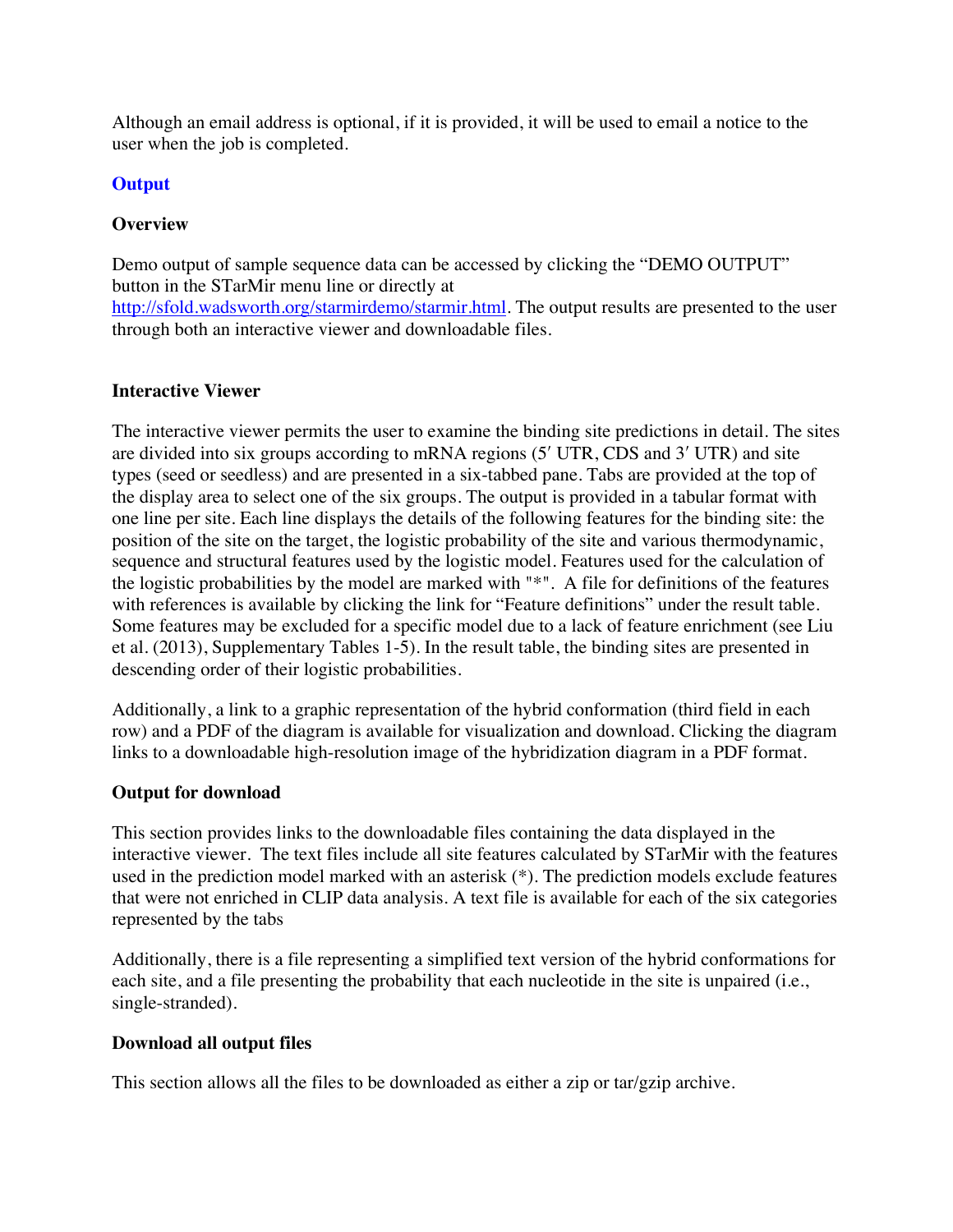#### **Output from other application modules**

The dropdown menu within this section allows access to predictions generated by Srna as well as other modules of the Sfold.

## Site ID Predicted sites are sequentially numbered along the target sequence Target Accession number of the target mRNA miRNA Name of the microRNA (miRNA) Target Len Length of the target Site\_Position Start and end position of the target region (site) predicted to be bound by miRNA Seed\_Position Start and end position of the target sub-region complementary to the miRNA seed (i.e. positions 2-7/8 of the miRNA) Seed\_Type 6mer, offset 6mer, 7mer-A1, 7mer-m8, and 8mer seed sites (Bartel 2009, *Cell*, **136**, 215-33) Site\_Access A measure of structural accessibility as computed by the average probability of a nucleotide being single-stranded (i.e., unpaired) for the nucleotides in the predicted binding site Seed\_Access A measure of structural accessibility as computed by the average of single-stranded probabilities of the nucleotides in the target sub-region complementary to the miRNA seed Upstream\_Access (*#* nt) A measure of structural accessibility as computed by the average of single-stranded probabilities for the block of nucleotides upstream of the predicted binding site (*#* is the block size) Dwstream\_Access (*#* nt) A measure of structural accessibility as computed by the average of single-stranded probabilities for the block of nucleotides downstream of the predicted binding site (*#* is the block size) Upstream\_AU (# nt) Percentage of AU for the block of nucleotides upstream of the binding site (# is the block size) Dwstream AU (*#* nt) Percentage of AU for the block of nucleotides downstream of the binding site (*#* is the block size) Site\_Location Relative starting location of the predicted binding site along the length of the sequence (e.g., for 3" UTR, 0 indicates the 5" end of the UTR, and 1 corresponds to the 3" end) 3"\_bp Presence of contiguous Watson Crick base pairing for miRNA nucleotide positions 12-17 (sites with 3'\_bp are also called 3' compensatory/supplementary sites) Site\_Consv Conservation score by the PhastCons program for the binding site Seed\_Consv Conservation score by the PhastCons program for the target sub-region complementary to the miRNA seed Offseed\_Consv Conservation score by the PhastCons program for nucleotides within the target site, but outside the seed complementary region  $dG_h$ ybrid =  $\Delta G_{hwhid}$  A measure of stability for miRNA:target hybrid as computed by RNAhybrid (Rehmsmeier et al. 2004, *RNA* **10**, 1507-1517)  $dG_{nucl} = \Delta G_{nucl}$  A measure of the potential of nucleation for miRNA:target hybridization (Long et al 2007, *Nat. Struct. Mol. Biol*. **14**, 287-294)  $dG_{total} = \Delta G_{total}$  A measure of the total energy change of the hybridization (Long et al 2007, *Nat. Struct. Mol. Biol.* **14**, 287-294) LogitProb Probability of the site being an miRNA binding site as predicted by our nonlinear logistic model Target\_Mismatch Nucleotides in the target binding site that are not base paired with the miRNA Target Match Nucleotides in the target binding site that are base paired with the miRNA

#### **Description of all site features for website viewer and download files**